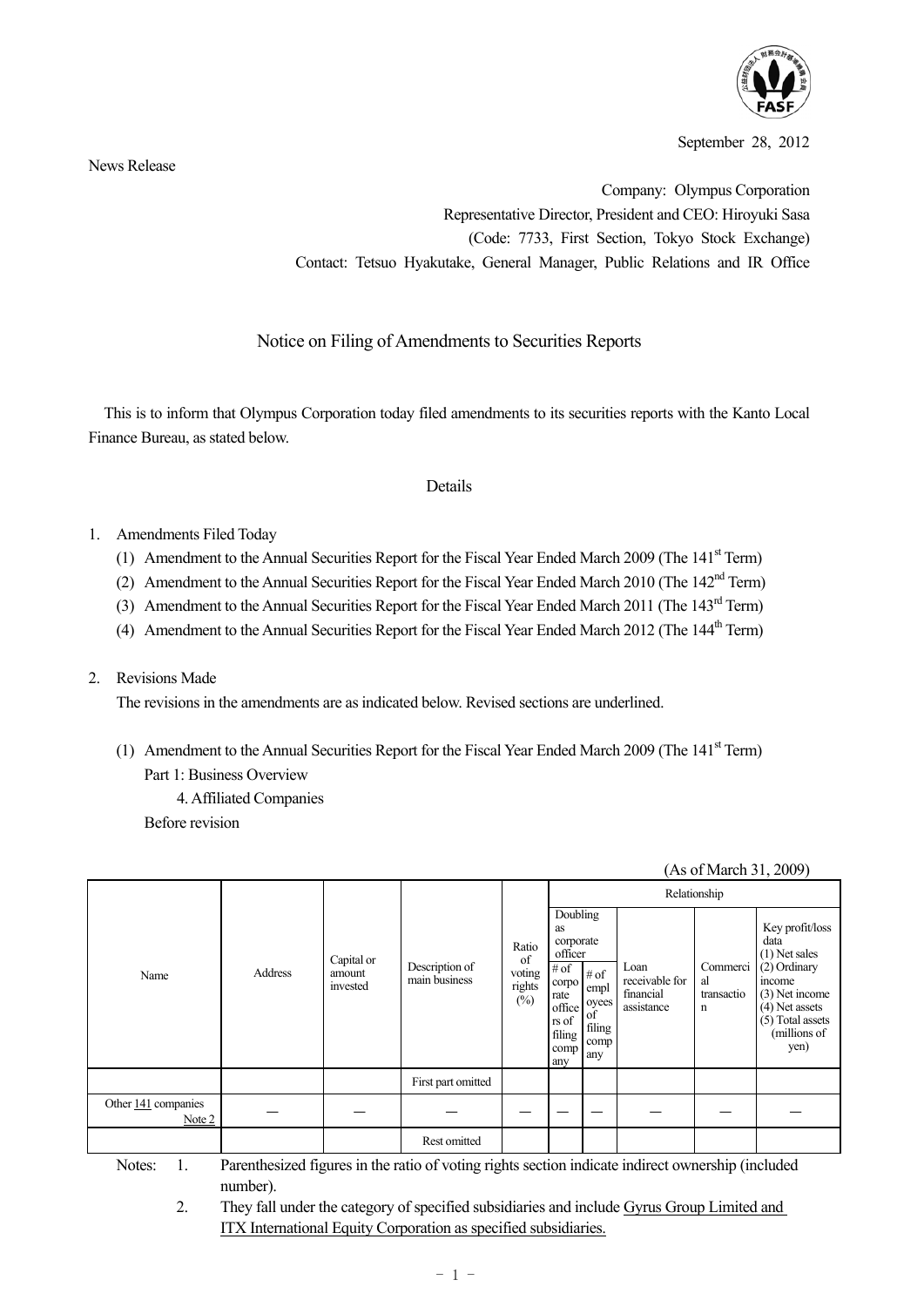# Notes 3 to 5 are omitted.

# After revision

#### (As of March 31, 2009) Relationship Doubling as corporate officer Name **Address** Capital or amount invested Description of main business Ratio of voting rights  $($ %) # of corpo rate office rs of filing comp any # of empl oyees of filing comp any Loan receivable for financial assistance Commerci al transactio n Key profit/loss data (1) Net sales (2) Ordinary income (3) Net income (4) Net assets (5) Total assets (millions of yen) First part omitted **ITX** International Equity Corporation Notes 1 and 2 California, U.S.A. US\$47,880 thousand **Investment** business in North America 82.1  $\left(\frac{62.1}{82.1}\right)$   $=$   $\left| \frac{\text{No}}{\text{No}} \right|$   $\frac{\text{No}}{\text{No}}$ Gyrus Group Limited Note 2 London, U.K. US\$3,670 thousand Manufacture and sale of medical devices  $\frac{100}{2}$   $\frac{2}{2}$   $\frac{1}{2}$  No  $\frac{No}{2}$ Other 139 companies ― ― ― ― ― ― ― ― ― Rest omitted

Notes: 1. Parenthesized figures in the ratio of voting rights section indicate indirect ownership (included number).

2. They fall under the category of specified subsidiaries.

Notes 3 to 5 are omitted.

#### Part 5: Financial Status

1. Consolidated Financial Statements and Others

(1) Consolidated Financial Statements

Notes to Financial Statements

Information on Related Parties

#### Before revision

Previous fiscal year (April 1, 2007 to March 31, 2008) No applicable matters.

# Fiscal year under review (April 1, 2008 to March 31, 2009)

Transactions with related parties

 Transactions between consolidated subsidiaries of the company filing consolidated financial statements and related parties

Corporate officers and major shareholders of the company filing the consolidated financial statements (individuals only), etc.

| Type                                                        | Name of<br>company or<br>person | Locatio<br>n | Capital or<br>amount<br>invested<br>millions)<br>of yen) | Description of<br>business<br>operations or<br>occupation                                   | Ratio of<br>voting rights<br>(or parent<br>company<br>ownership)<br>$(\%)$ | Relatio<br>nship<br>with<br>related<br>party | Descrip<br>tion of<br>transact<br>10n | Amount of<br>transaction<br>(millions of<br>yen) | Account | Ending<br>balance<br>(millions<br>of yen) |
|-------------------------------------------------------------|---------------------------------|--------------|----------------------------------------------------------|---------------------------------------------------------------------------------------------|----------------------------------------------------------------------------|----------------------------------------------|---------------------------------------|--------------------------------------------------|---------|-------------------------------------------|
| Corpora<br>te<br>officers<br>and<br>their<br>next of<br>kin | Michael C.<br>Woodford          |              |                                                          | Executive<br>officer of<br>Olympus<br>Corporation,<br>Chairman of<br>KeyMed<br>(Medical $&$ |                                                                            | Money<br>loan                                | Money<br>loan<br>(Note<br>2)          | 174                                              |         |                                           |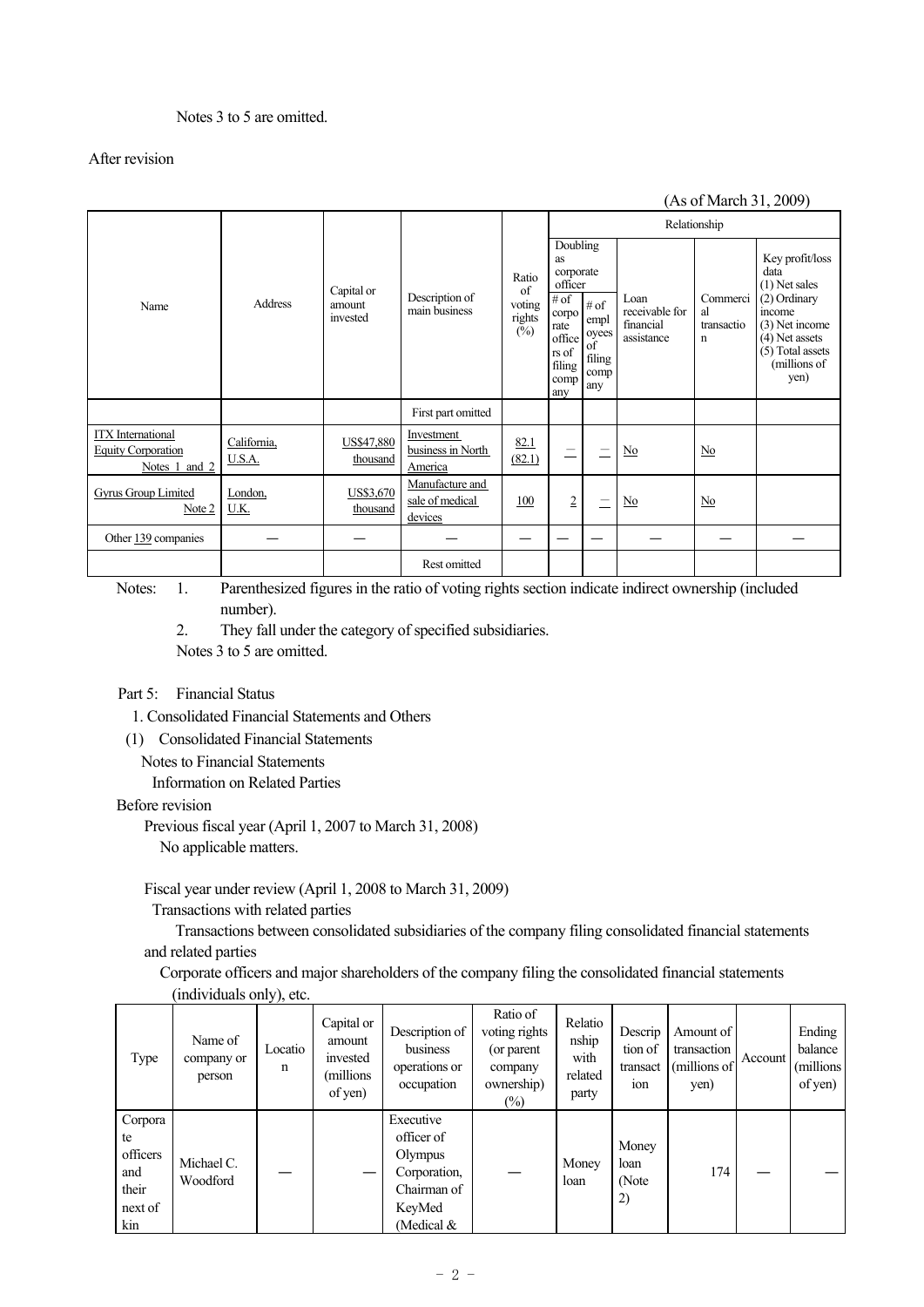| աներ<br>Inc<br>usu iai<br>шч<br>–<br>Ltd. |
|-------------------------------------------|
|-------------------------------------------|

 2. The loan was made by KeyMed (Medical & Industrial Equipment) Ltd., a consolidated subsidiary of Olympus Corporation.

3. For the money loan, a reasonable interest rate was determined based on market rates.

Additional Information:

The "Accounting Standard for Related Party Disclosures" (ASBJ Statement No.11, October 17, 2006) and the Guidance on Accounting Standard for Related Party Disclosures (ASBJ Guidance No. 13, October 17, 2006) were newly applied to the fiscal year under review.

After revision

Previous fiscal year (April 1, 2007 to March 31, 2008) No applicable matters.

Fiscal year under review (April 1, 2008 to March 31, 2009)

Transactions with related parties

 Transactions between consolidated subsidiaries of the company filing consolidated financial statements and related parties

Corporate officers and major shareholders of the company filing the consolidated financial statements (individuals only), etc.

| Type                                                        | Name of<br>company or<br>person | Locatio<br>n | Capital or<br>amount<br>invested<br>(millions<br>of yen) | Description of<br>business<br>operations or<br>occupation                                                                             | Ratio of<br>voting<br>rights (or<br>parent<br>company<br>ownership<br>$(\%)$ | Relatio<br>nship<br>with<br>related<br>party | Descrip<br>tion of<br>transact<br>ion                | Amount of<br>transaction<br>(millions of<br>yen) | Account                     | Ending<br>balance<br>(millions)<br>of yen) |
|-------------------------------------------------------------|---------------------------------|--------------|----------------------------------------------------------|---------------------------------------------------------------------------------------------------------------------------------------|------------------------------------------------------------------------------|----------------------------------------------|------------------------------------------------------|--------------------------------------------------|-----------------------------|--------------------------------------------|
| Corpora<br>te<br>officers<br>and<br>their<br>next of<br>kin | Michael C.<br>Woodford          |              |                                                          | Executive officer<br>of Olympus<br>Corporation,<br>Chairman of<br>KeyMed<br>(Medical $&$<br>Industrial<br>Equipment)<br>Ltd.          |                                                                              | Money<br>loan                                | Money<br>loan<br>and<br>repaym<br>ent<br>(Note<br>2) | 174                                              |                             |                                            |
|                                                             | F. Mark<br>Gumz                 |              | $=$                                                      | <b>Executive officer</b><br>of Olympus<br>Corporation,<br>President and<br>CEO of<br><b>Olympus</b><br>Corporation of<br>the Americas |                                                                              | Money<br>loan                                | Money<br>loan<br>(Note<br>$\overline{3}$             | $\overline{0}$                                   | Current<br>assets<br>others | 12                                         |

Notes: 1. Consumption tax is not included in the amount of transaction in the above table.

2. The loan and repayment were made with KeyMed (Medical  $\&$  Industrial Equipment) Ltd., a consolidated subsidiary of Olympus Corporation.

 3. The loan was made by Olympus Corporation of the Americas, a consolidated subsidiary of Olympus Corporation, and F. Mark Gumz assumed the position of executive officer of Olympus Corporation and became a related party on June 27, 2008.

4. For the money loan, a reasonable interest rate was determined based on market rates.

Additional Information: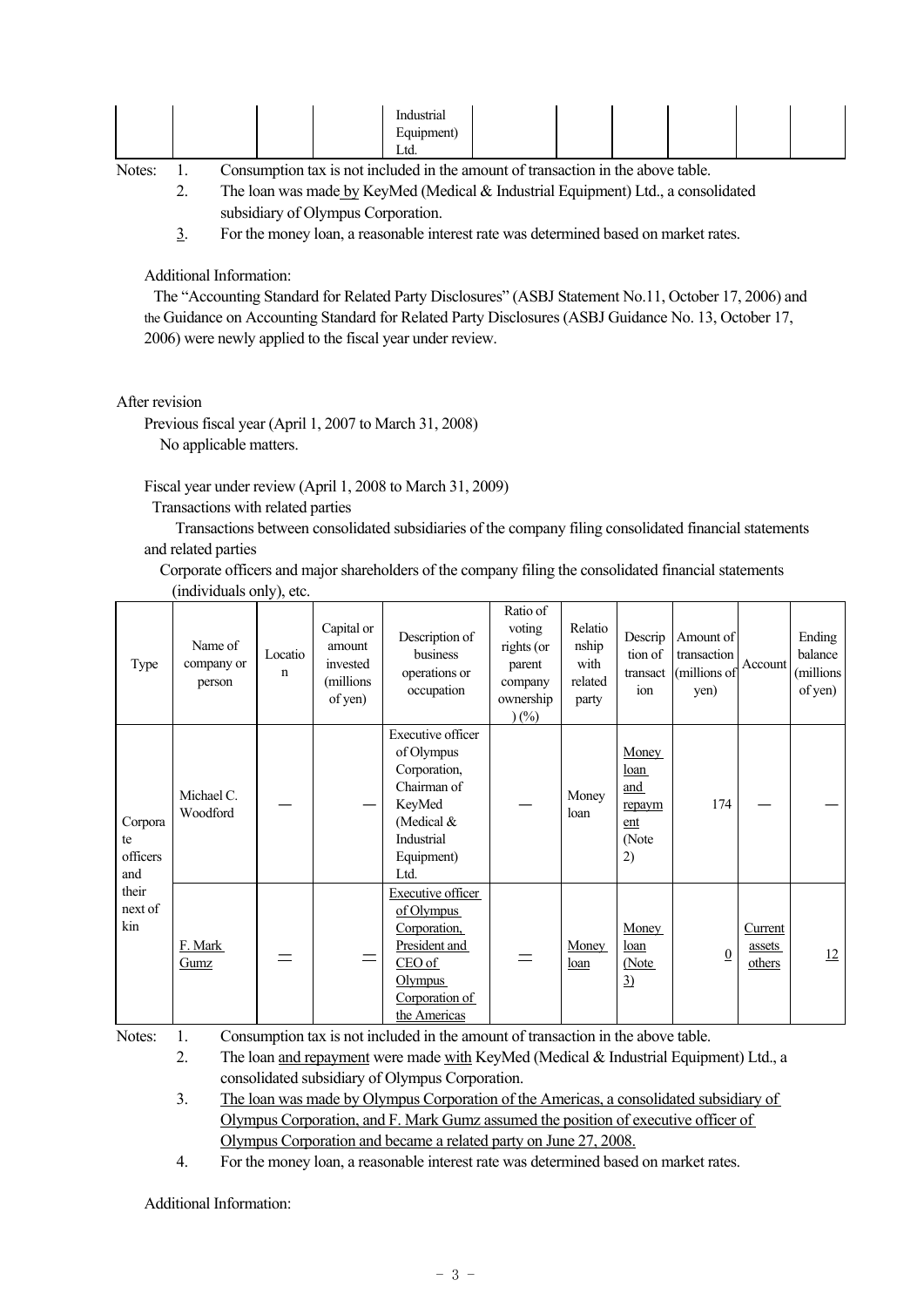The "Accounting Standard for Related Party Disclosures" (ASBJ Statement No.11, October 17, 2006) and the Guidance on Accounting Standard for Related Party Disclosures (ASBJ Guidance No. 13, October 17, 2006) were newly applied to the fiscal year under review.

(2) Amendment to the Annual Securities Report for the Fiscal Year Ended March 2010 (The 142<sup>nd</sup> Term) Part 1: Business Overview

 4. Affiliated Companies Before revision

(As of March 31, 2010)

|                               |         |                                  |                                 |                                              |                                                                                                                                                                     |                                                   | Relationship                      | Key profit/loss<br>data<br>$(1)$ Net sales<br>(2) Ordinary<br>income<br>(3) Net income<br>(4) Net assets<br>(5) Total assets<br>(millions of<br>yen) |
|-------------------------------|---------|----------------------------------|---------------------------------|----------------------------------------------|---------------------------------------------------------------------------------------------------------------------------------------------------------------------|---------------------------------------------------|-----------------------------------|------------------------------------------------------------------------------------------------------------------------------------------------------|
| Name                          | Address | Capital or<br>amount<br>invested | Description of<br>main business | Ratio of  <br>voting<br>rights $\frac{1}{2}$ | Doubling<br>as<br>corporate<br>officer<br># of<br># of<br>corpo<br>empl<br>rate<br>oyees<br>office<br>of<br>rs of<br>filing<br>filing<br>comp<br>comp<br>any<br>any | Loan<br>receivable for<br>financial<br>assistance | Commerci<br>al<br>transactio<br>n |                                                                                                                                                      |
|                               |         |                                  | First part<br>omitted           |                                              |                                                                                                                                                                     |                                                   |                                   |                                                                                                                                                      |
| Other 128 companies<br>Note 2 |         |                                  |                                 |                                              |                                                                                                                                                                     |                                                   |                                   |                                                                                                                                                      |
|                               |         |                                  | Rest omitted                    |                                              |                                                                                                                                                                     |                                                   |                                   |                                                                                                                                                      |

 Notes: 1. Parenthesized figures in the ratio of voting rights section indicate indirect ownership (included number).

 2. They fall under the category of specified subsidiaries and include Gyrus Group Limited and Olympus Finance UK Limited as specified subsidiaries.

Notes 3 and 4 are omitted.

# After revision

|                                         |                 |                                  |                                                                    |                                            |                                                                                                                                |                                                      |                                                   | Relationship                                | $(113 \text{ V1} \cdot 1)$<br>Key profit/loss<br>data<br>(1) Net sales<br>(2) Ordinary<br>income<br>(3) Net income<br>(4) Net assets<br>$(5)$ Total assets<br>(millions of<br>yen) |
|-----------------------------------------|-----------------|----------------------------------|--------------------------------------------------------------------|--------------------------------------------|--------------------------------------------------------------------------------------------------------------------------------|------------------------------------------------------|---------------------------------------------------|---------------------------------------------|------------------------------------------------------------------------------------------------------------------------------------------------------------------------------------|
| Name                                    | Address         | Capital or<br>amount<br>invested | Description of<br>main business                                    | Ratio of<br>voting<br>rights $\frac{1}{2}$ | Doubling<br>as<br>corporate<br>officer<br>$#$ of<br>corpo<br>rate<br>office<br>rs of<br>$\operatorname{filing}$<br>comp<br>any | # of<br>empl<br>oyees<br>of<br>filing<br>comp<br>any | Loan<br>receivable for<br>financial<br>assistance | Commerci<br>al<br>transactio<br>$\mathbf n$ |                                                                                                                                                                                    |
|                                         |                 |                                  | First part<br>omitted                                              |                                            |                                                                                                                                |                                                      |                                                   |                                             |                                                                                                                                                                                    |
| Gyrus Group Limited<br>Note 2           | London,<br>U.K. | US\$3,670<br>thousand            | <b>Fund</b><br>management<br>for<br>subsidiaries<br>outside Europe | 100                                        | $\overline{2}$                                                                                                                 | $\equiv$                                             | $\underline{\mathrm{No}}$                         | N <sub>0</sub>                              |                                                                                                                                                                                    |
| Olympus Finance UK<br>Limited<br>Note 2 | London,<br>U.K. | GB£225,000<br>thousand           | <b>Fund</b><br>management<br>for subsidiaries<br>in Europe         | 100                                        | $\overline{1}$                                                                                                                 | $\perp$                                              | $\underline{\mathrm{No}}$                         | $\mathbf{N}$ o                              |                                                                                                                                                                                    |
| Other 126 companies                     |                 |                                  |                                                                    |                                            |                                                                                                                                |                                                      |                                                   |                                             |                                                                                                                                                                                    |
|                                         |                 |                                  | Rest omitted                                                       |                                            |                                                                                                                                |                                                      |                                                   |                                             |                                                                                                                                                                                    |

Notes: 1. Parenthesized figures in the ratio of voting rights section indicate indirect ownership (included number).

#### $-4 -$

(As of March 31, 2010)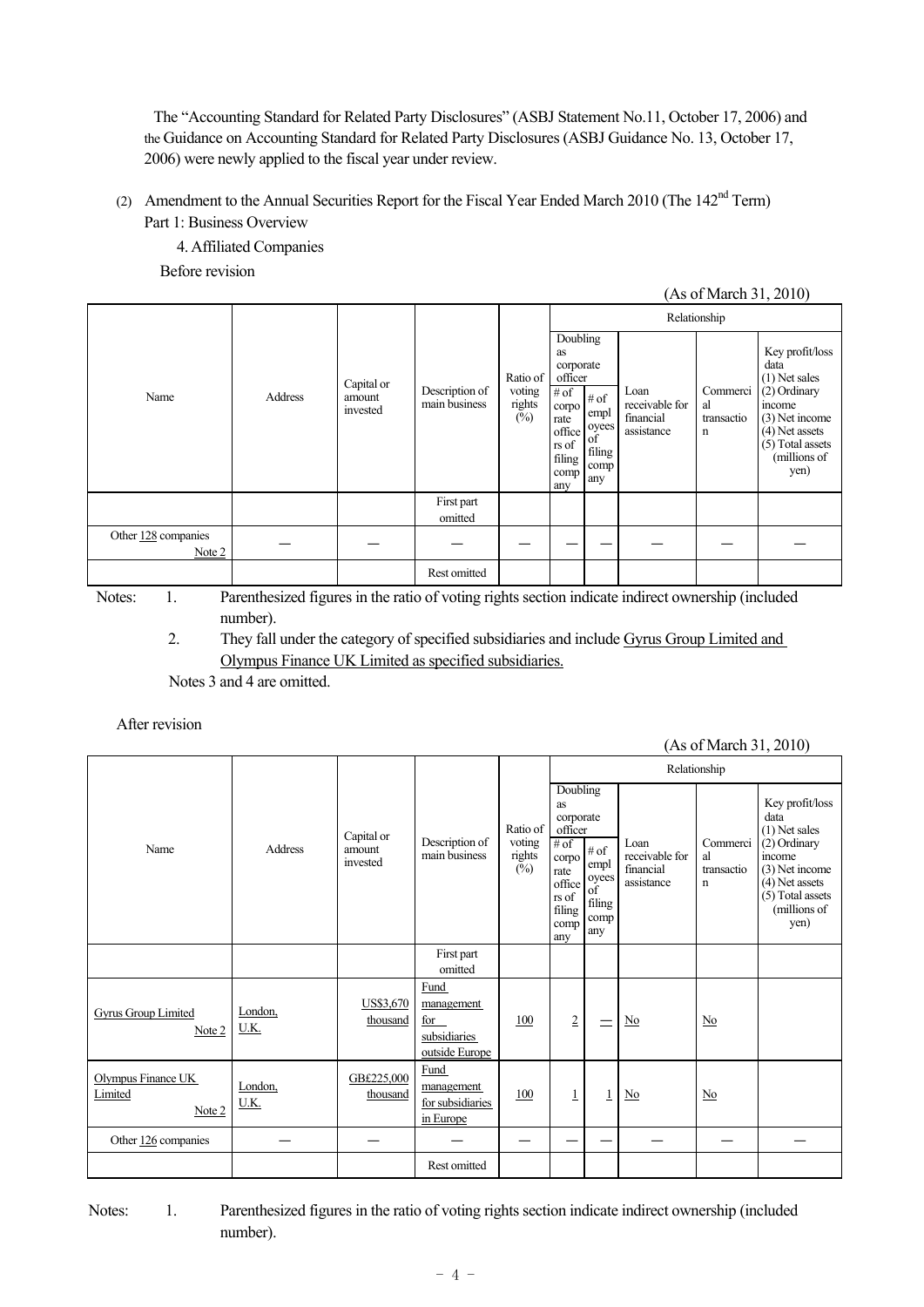2. They fall under the category of specified subsidiaries. Notes 3 and 4 are omitted.

# Part 5: Financial Status

1. Consolidated Financial Statements and Others

(1) Consolidated Financial Statements

Notes to Financial Statements

Information on Related Parties

# Before revision

Previous fiscal year (April 1, 2008 to March 31, 2009)

Transactions with related parties

 Transactions between consolidated subsidiaries of the company filing consolidated financial statements and related parties

Corporate officers and major shareholders of the company filing the consolidated financial statements (individuals only), etc.

| Type                                                        | Name of<br>company or<br>person | Locatio<br>n | Capital or<br>amount<br>invested<br>(millions)<br>of yen) | Description of<br>business<br>operations or<br>occupation                                                                       | Ratio of<br>voting rights<br>(or parent<br>company<br>ownership)<br>$(\%)$ | Relatio<br>nship<br>with<br>related<br>party | Descrip<br>tion of<br>transact<br>ion | Amount of<br>transaction<br>(millions of<br>yen) | Account | Ending<br>balance<br>(millions)<br>of yen) |
|-------------------------------------------------------------|---------------------------------|--------------|-----------------------------------------------------------|---------------------------------------------------------------------------------------------------------------------------------|----------------------------------------------------------------------------|----------------------------------------------|---------------------------------------|--------------------------------------------------|---------|--------------------------------------------|
| Corpora<br>te<br>officers<br>and<br>their<br>next of<br>kin | Michael C.<br>Woodford          |              |                                                           | Executive<br>officer of<br>Olympus<br>Corporation,<br>Chairman of<br>KeyMed<br>(Medical $&$<br>Industrial<br>Equipment)<br>Ltd. |                                                                            | Money<br>loan                                | Money<br>loan<br>(Note<br>2)          | 174                                              |         |                                            |

Notes: 1. Consumption tax is not included in the amount of transaction in the above table.

- 2. The loan was made by KeyMed (Medical & Industrial Equipment) Ltd., a consolidated subsidiary of Olympus Corporation.
- 3. For the money loan, a reasonable interest rate was determined based on market rates.

Additional Information:

The "Accounting Standard for Related Party Disclosures" (ASBJ Statement No.11, October 17, 2006) and the Guidance on Accounting Standard for Related Party Disclosures (ASBJ Guidance No. 13, October 17, 2006) were newly applied to the fiscal year under review.

Fiscal year under review (April 1, 2009 to March 31, 2010)

Transactions with related parties

 Transactions between consolidated subsidiaries of the company filing consolidated financial statements and related parties

Corporate officers and major shareholders of the company filing the consolidated financial statements

| (individuals only), etc. |  |  |
|--------------------------|--|--|
|--------------------------|--|--|

| Type                                      | Name of<br>company or<br>person | Locatio<br>n | Capital or<br>amount<br>invested<br>millions)<br>of yen) | Description of<br>business<br>operations or<br>occupation         | Ratio of<br>voting rights<br>(or parent<br>company<br>ownership)<br>$(\%)$ | Relatio<br>nship<br>with<br>related<br>party | n of<br>n                    | Descriptio Amount of<br>transaction<br>transactio (millions of<br>yen) | Account | Ending<br>balance<br>(millions)<br>of yen) |
|-------------------------------------------|---------------------------------|--------------|----------------------------------------------------------|-------------------------------------------------------------------|----------------------------------------------------------------------------|----------------------------------------------|------------------------------|------------------------------------------------------------------------|---------|--------------------------------------------|
| Corpora<br>te<br>officers<br>and<br>their | Michael C.<br>Woodford          |              |                                                          | Executive<br>officer of<br>Olympus<br>Corporation,<br>Chairman of |                                                                            | Money<br>loan                                | Money<br>loan<br>(Note<br>2) | 152                                                                    |         |                                            |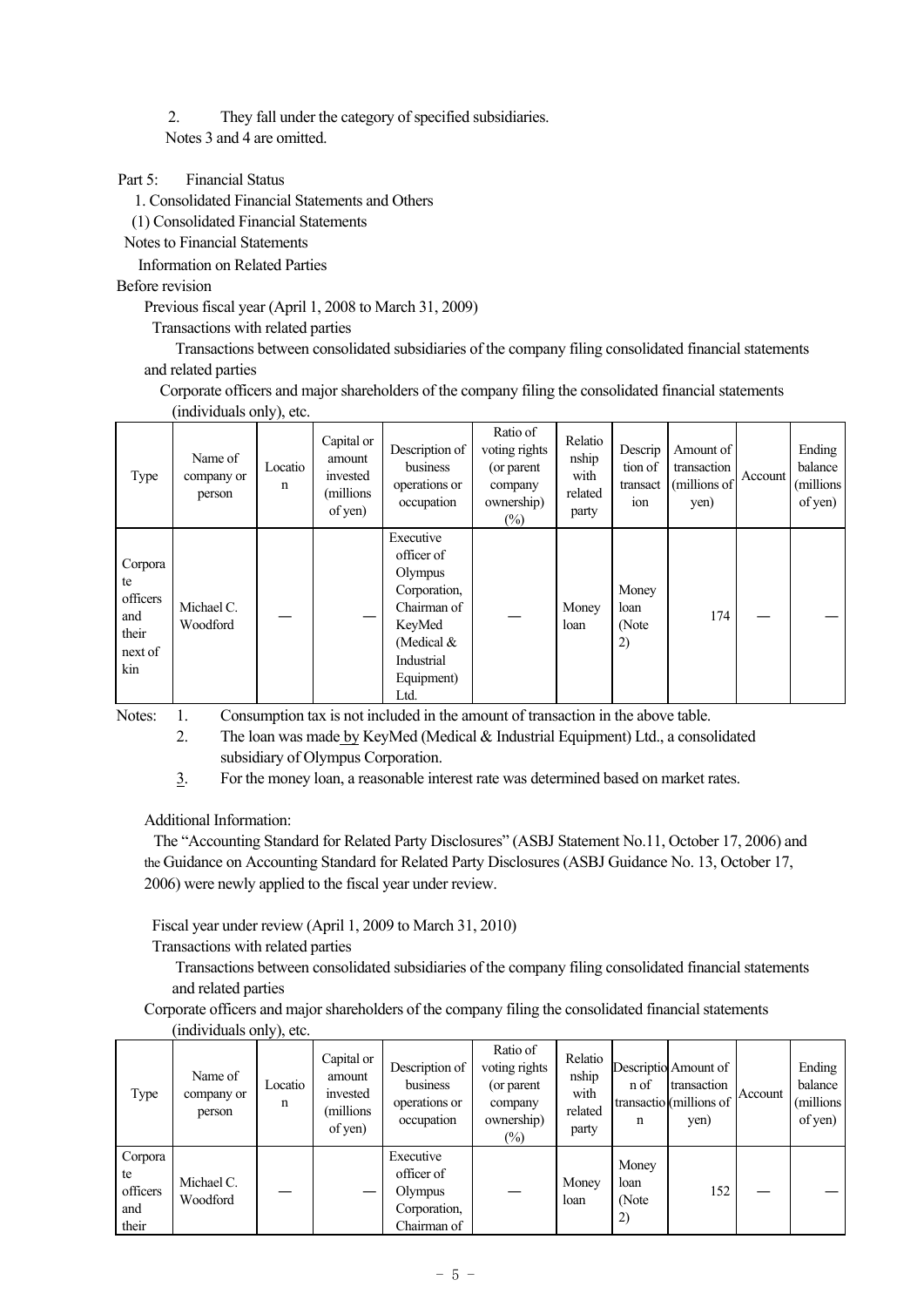| next of |  | KeyMed       |  |  |  |
|---------|--|--------------|--|--|--|
| kin     |  | (Medical $&$ |  |  |  |
|         |  | Industrial   |  |  |  |
|         |  | Equipment)   |  |  |  |
|         |  | Ltd.         |  |  |  |

 2. The loan was made by KeyMed (Medical & Industrial Equipment) Ltd., a consolidated subsidiary of Olympus Corporation.

3. For the money loan, a reasonable interest rate was determined based on market rates.

#### After revision

Previous fiscal year (April 1, 2008 to March 31, 2009)

Transactions with related parties

 Transactions between consolidated subsidiaries of the company filing consolidated financial statements and related parties

Corporate officers and major shareholders of the company filing the consolidated financial statements

| Type                                                        | Name of<br>company or<br>person | Locatio<br>$\mathbf n$ | Capital or<br>amount<br>invested<br>(millions)<br>of yen) | Description of<br>business<br>operations or<br>occupation                                                                           | Ratio of<br>voting<br>rights (or<br>parent<br>company<br>ownership<br>$(\%)$ | Relatio<br>nship<br>with<br>related<br>party | Descrip<br>tion of<br>transact<br>ion                | Amount of<br>transaction<br>(millions of<br>yen) | Account                     | Ending<br>balance<br>(millions<br>of yen) |
|-------------------------------------------------------------|---------------------------------|------------------------|-----------------------------------------------------------|-------------------------------------------------------------------------------------------------------------------------------------|------------------------------------------------------------------------------|----------------------------------------------|------------------------------------------------------|--------------------------------------------------|-----------------------------|-------------------------------------------|
| Corpora<br>te<br>officers<br>and<br>their<br>next of<br>kin | Michael C.<br>Woodford          |                        |                                                           | <b>Executive officer</b><br>of Olympus<br>Corporation,<br>Chairman of<br>KeyMed<br>(Medical $&$<br>Industrial<br>Equipment)<br>Ltd. |                                                                              | Money<br>loan                                | Money<br>loan<br>and<br>repaym<br>ent<br>(Note<br>2) | 174                                              |                             |                                           |
|                                                             | F. Mark<br>Gumz                 |                        | $=$                                                       | <b>Executive officer</b><br>of Olympus<br>Corporation,<br>President and<br>CEO of<br>Olympus<br>Corporation of<br>the Americas      |                                                                              | Money<br>loan                                | Money<br>loan<br>(Note<br>$\underline{3}$            | $\overline{0}$                                   | Current<br>assets<br>others | 12                                        |

(individuals only) etc.

Notes: 1. Consumption tax is not included in the amount of transaction in the above table.

2. The loan and repayment were made with KeyMed (Medical & Industrial Equipment) Ltd., a consolidated subsidiary of Olympus Corporation.

 3. The loan was made by Olympus Corporation of the Americas, a consolidated subsidiary of Olympus Corporation, and F. Mark Gumz assumed the position of executive officer of Olympus Corporation and became a related party on June 27, 2008.

4. For the money loan, a reasonable interest rate was determined based on market rates.

Additional Information:

The "Accounting Standard for Related Party Disclosures" (ASBJ Statement No.11, October 17, 2006) and the Guidance on Accounting Standard for Related Party Disclosures (ASBJ Guidance No. 13, October 17, 2006) were newly applied to the fiscal year under review.

Fiscal year under review (April 1, 2009 to March 31, 2010)

Transactions with related parties

 Transactions between consolidated subsidiaries of the company filing consolidated financial statements and related parties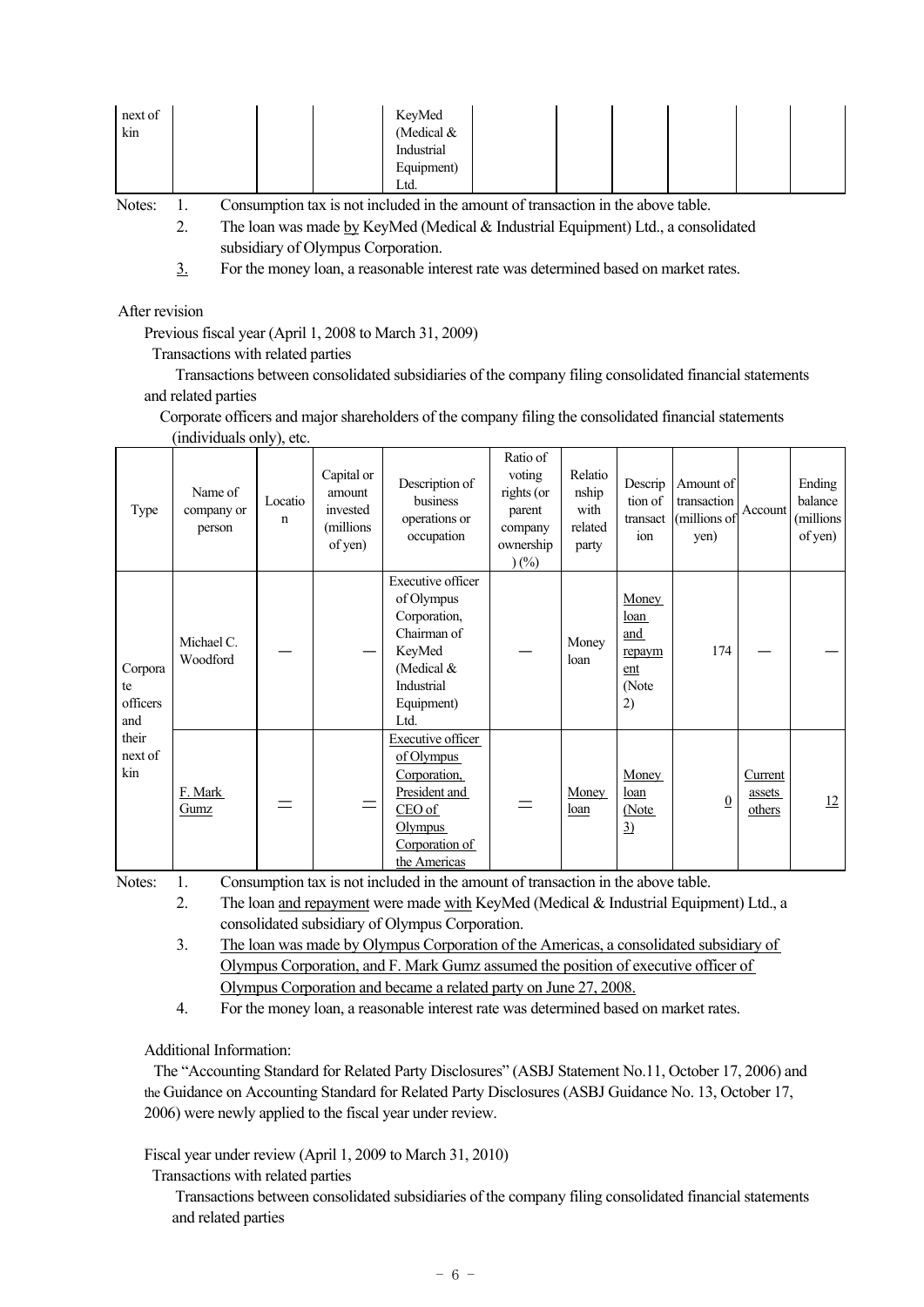|                                                             | $($ man radiano $\sigma$ m $j$ ; $\sigma$ ic.                                    |                        |                                                          |                                                                                                                                   |                                                                              |                                              |                                                      |                                                              |         |                                           |
|-------------------------------------------------------------|----------------------------------------------------------------------------------|------------------------|----------------------------------------------------------|-----------------------------------------------------------------------------------------------------------------------------------|------------------------------------------------------------------------------|----------------------------------------------|------------------------------------------------------|--------------------------------------------------------------|---------|-------------------------------------------|
| Type                                                        | Name of<br>company or<br>person                                                  | Locatio<br>$\mathbf n$ | Capital or<br>amount<br>invested<br>(millions<br>of yen) | Description of<br>business<br>operations or<br>occupation                                                                         | Ratio of<br>voting<br>rights (or<br>parent<br>company<br>ownership<br>$(\%)$ | Relatio<br>nship<br>with<br>related<br>party | n of<br>transactio<br>n                              | Descriptio Amount of<br>transaction<br>(millions)<br>of yen) | Account | Ending<br>balance<br>(millions<br>of yen) |
| Corpora<br>te<br>officers<br>and<br>their<br>next of<br>kin | Michael C.<br>Woodford                                                           |                        |                                                          | <b>Executive officer</b><br>of Olympus<br>Corporation,<br>Chairman of<br>KeyMed<br>(Medical &<br>Industrial<br>Equipment)<br>Ltd. |                                                                              | Money<br>loan                                | Money<br>loan<br>and<br>repaym<br>ent<br>(Note<br>2) | 152                                                          |         |                                           |
|                                                             | F. Mark<br>Gumz                                                                  |                        |                                                          | <b>Executive officer</b><br>of Olympus<br>Corporation,<br>President and<br>CEO of Olympus<br>Corporation of<br>the Americas       |                                                                              | Money<br>loan                                | Repay<br>ment of<br>money<br>loan<br>(Note<br>3)     | 11                                                           |         |                                           |
| Notes:                                                      | Consumption tax is not included in the amount of transaction in the above table. |                        |                                                          |                                                                                                                                   |                                                                              |                                              |                                                      |                                                              |         |                                           |

Corporate officers and major shareholders of the company filing the consolidated financial statements  $(individuals only)$  etc.

2. The loan and repayment were transactions with KeyMed (Medical  $\&$  Industrial Equipment) Ltd., a consolidated subsidiary of Olympus Corporation.

 3. Repayment of the loan was made to Olympus Corporation of the Americas, a consolidated subsidiary of Olympus Corporation.

4. For the money loan, a reasonable interest rate was determined based on market rates.

(3) Amendment to the Annual Securities Report for the Fiscal Year Ended March 2011 (The 143rd Term)

Part 1: Business Overview

4. Affiliated Companies

Before revision

(As of March 31, 2011)

|                     | Name<br>Address<br>amount<br>invested<br>Note 2 |            |                                 |                                            |                                                                                                             |                                                         |                                                   | Relationship                      |                                                                                                                                                        |
|---------------------|-------------------------------------------------|------------|---------------------------------|--------------------------------------------|-------------------------------------------------------------------------------------------------------------|---------------------------------------------------------|---------------------------------------------------|-----------------------------------|--------------------------------------------------------------------------------------------------------------------------------------------------------|
|                     |                                                 | Capital or | Description of<br>main business | Ratio of<br>voting<br>rights $\frac{1}{2}$ | Doubling<br>as<br>corporate<br>officer<br># of<br>corpo<br>rate<br>office<br>rs of<br>filing<br>comp<br>any | $\#$ of<br>empl<br>oyees<br>of<br>filing<br>comp<br>any | Loan<br>receivable for<br>financial<br>assistance | Commerci<br>al<br>transactio<br>n | Key profit/loss<br>data<br>$(1)$ Net sales<br>$(2)$ Ordinary<br>income<br>(3) Net income<br>(4) Net assets<br>(5) Total assets<br>(millions of<br>yen) |
|                     |                                                 |            | First part<br>omitted           |                                            |                                                                                                             |                                                         |                                                   |                                   |                                                                                                                                                        |
| Other 135 companies |                                                 |            |                                 |                                            |                                                                                                             |                                                         |                                                   |                                   |                                                                                                                                                        |
|                     |                                                 |            | Rest omitted                    |                                            |                                                                                                             |                                                         |                                                   |                                   |                                                                                                                                                        |

- Notes: 1. Parenthesized figures in the ratio of voting rights section indicate indirect ownership (included number).
	- 2. They fall under the category of specified subsidiaries and include Gyrus Group Limited, Gyrus ACMI LP, Gyrus Medical, Inc., Gyrus Medical Limited, Gyrus ENT LLC and Olympus Finance UK Limited as specified subsidiaries.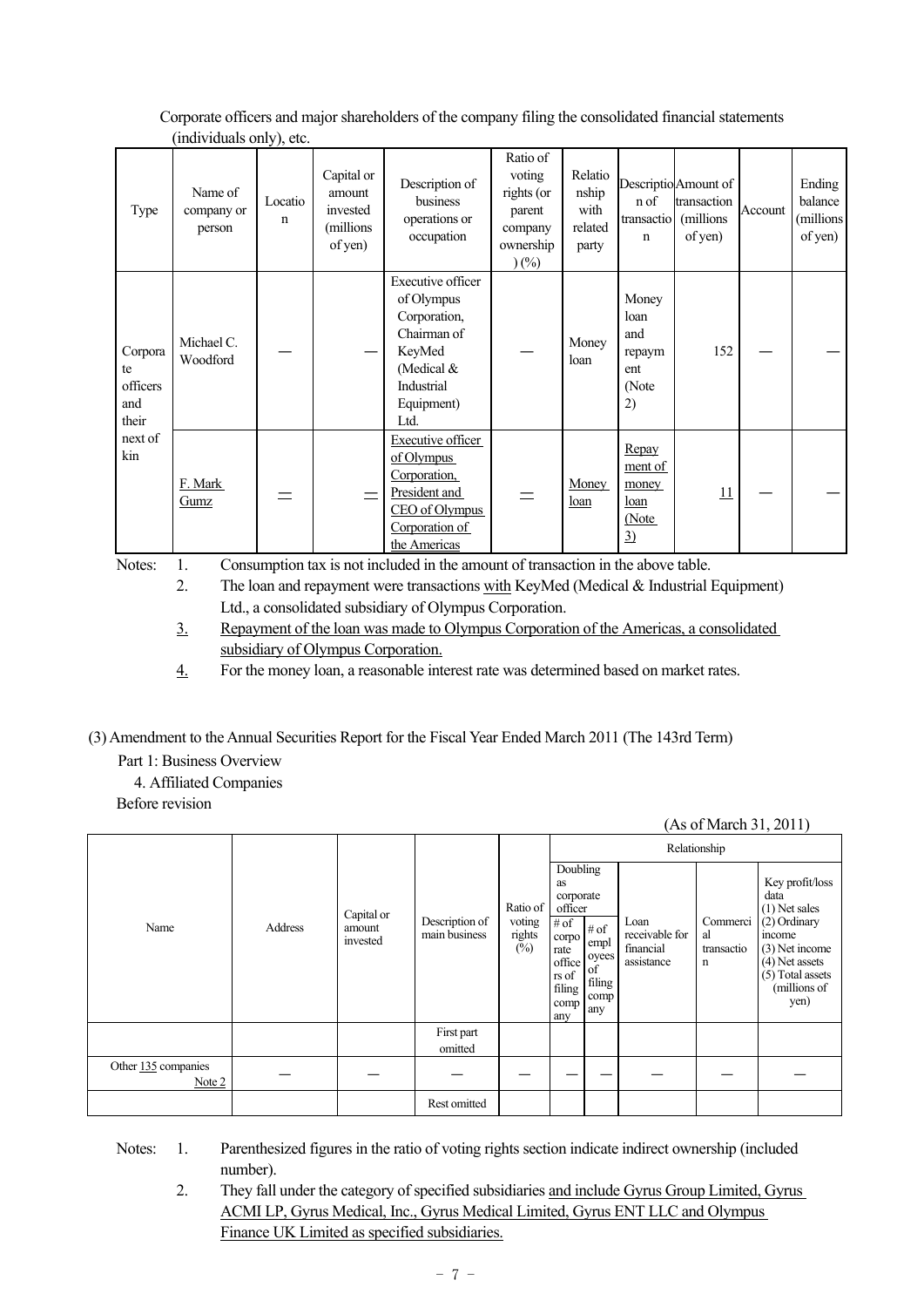## Notes 3 and 4 are omitted.

#### After revision

#### (As of March 31, 2011)

|                                         |                      |                                  |                                                          |                                                |                                                                                                             |                                                              |                                                   | Relationship                                |                                                                                                                                                        |
|-----------------------------------------|----------------------|----------------------------------|----------------------------------------------------------|------------------------------------------------|-------------------------------------------------------------------------------------------------------------|--------------------------------------------------------------|---------------------------------------------------|---------------------------------------------|--------------------------------------------------------------------------------------------------------------------------------------------------------|
| Name                                    | <b>Address</b>       | Capital or<br>amount<br>invested | Description of<br>main business                          | Ratio of<br>voting<br>rights<br>$\check{(\%)}$ | Doubling<br>as<br>corporate<br>officer<br># of<br>corpo<br>rate<br>office<br>rs of<br>filing<br>comp<br>any | # of<br>empl<br>oyees<br>$\sigma$ f<br>filing<br>comp<br>any | Loan<br>receivable for<br>financial<br>assistance | Commerci<br>al<br>transactio<br>$\mathbf n$ | Key profit/loss<br>data<br>$(1)$ Net sales<br>(2) Ordinary<br>income<br>(3) Net income<br>$(4)$ Net assets<br>(5) Total assets<br>(millions of<br>yen) |
|                                         |                      |                                  | First part<br>omitted                                    |                                                |                                                                                                             |                                                              |                                                   |                                             |                                                                                                                                                        |
| Gyrus Medical, Inc.<br>Notes 1 and 2    | Minnesota,<br>U.S.A. | <b>US\$0</b><br>thousand         | Manufacture<br>of medical<br>devices                     | 100<br>(100)                                   | $\mathbf{1}$                                                                                                | $\mathbf{1}$                                                 | No                                                | No                                          |                                                                                                                                                        |
| <b>Gyrus ACMI LP</b><br>Notes 1 and 2   | Minnesota,<br>U.S.A. | <b>US\$0</b><br>thousand         | Sale of<br>medical<br>devices                            | 100<br>(100)                                   | $=$                                                                                                         | $=$                                                          | No                                                | No                                          |                                                                                                                                                        |
| <b>Gyrus ENT LLC</b><br>Notes 1 and 2   | Tennessee,<br>U.S.A. | <b>US\$0</b><br>thousand         | Manufacture<br>of medical<br>devices                     | 100<br>(100)                                   | $=$                                                                                                         | $=$                                                          | No                                                | No                                          |                                                                                                                                                        |
| Gyrus Medical Limited<br>Notes 1 and 2  | Cardiff,<br>U.K.     | GB£1,536<br>thousand             | Manufacture<br>of medical<br>devices                     | 100<br>(100)                                   | $=$                                                                                                         | $=$                                                          | No                                                | N <sub>0</sub>                              |                                                                                                                                                        |
| Gyrus Group Limited<br>Note 2           | London,<br>U.K.      | GB£177.731<br>thousand           | Fund<br>management<br>for subsidiaries<br>outside Europe | 100                                            | $\overline{2}$                                                                                              | $\mathbf{1}$                                                 | No                                                | No                                          |                                                                                                                                                        |
| Olympus Finance UK<br>Limited<br>Note 2 | London,<br>U.K.      | GB£266.693<br>thousand           | Fund<br>management<br>for subsidiaries<br>in Europe      | 100                                            | $\mathbf{1}$                                                                                                | $\mathbf{1}$                                                 | No                                                | N <sub>0</sub>                              |                                                                                                                                                        |
| Other 129 companies                     |                      |                                  |                                                          |                                                |                                                                                                             |                                                              |                                                   |                                             |                                                                                                                                                        |
|                                         |                      |                                  | Rest omitted                                             |                                                |                                                                                                             |                                                              |                                                   |                                             |                                                                                                                                                        |

 Notes: 1. Parenthesized figures in the ratio of voting rights section indicate indirect ownership (included number).

 2. They fall under the category of specified subsidiaries. Notes 3 and 4 are omitted.

Part 5: Financial Status

1. Consolidated Financial Statements and Others

(1) Financial Statements

Notes to Financial Statements

Information on Related Parties

Before revision

Previous fiscal year (April 1, 2009 to March 31, 2010)

Transactions with related parties

 Transactions between consolidated subsidiaries of the company filing consolidated financial statements and related parties

Corporate officers and major shareholders of the company filing the consolidated financial statements

(individuals only), etc.

| Name of |            | Capital or | Description of                          | Ratio of   | Relatio       |                         | Descriptio Amount of |             | Ending  |         |
|---------|------------|------------|-----------------------------------------|------------|---------------|-------------------------|----------------------|-------------|---------|---------|
| Type    | company or | _ocatio    | amount                                  | business   | voting rights | nship                   | n of                 | transaction | Account | balance |
|         |            |            | invested<br>operations or<br>(or parent | with       |               | transactio (millions of |                      | (millions)  |         |         |
|         | person     |            | millions)                               | occupation | company       | related                 |                      | ven)        |         | of yen) |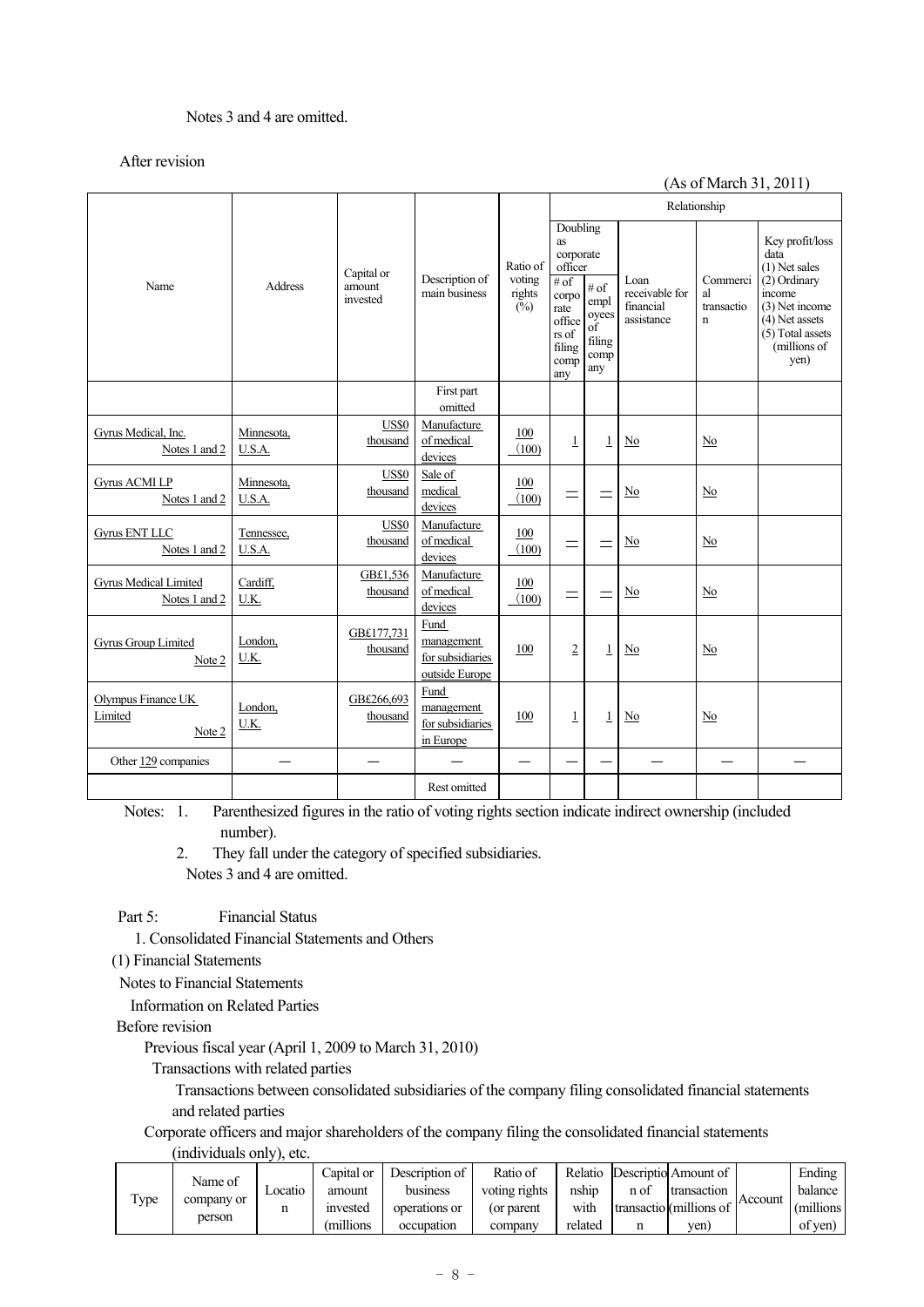|                                                             |                        | of yen) |                                                                                                                               | ownership)<br>$(\%)$ | party         |                              |     |  |
|-------------------------------------------------------------|------------------------|---------|-------------------------------------------------------------------------------------------------------------------------------|----------------------|---------------|------------------------------|-----|--|
| Corpora<br>te<br>officers<br>and<br>their<br>next of<br>kin | Michael C.<br>Woodford |         | Executive<br>officer of<br>Olympus<br>Corporation,<br>Chairman of<br>KeyMed<br>(Medical &<br>Industrial<br>Equipment)<br>Ltd. |                      | Money<br>loan | Money<br>loan<br>(Note<br>2) | 152 |  |

- 2. The loan was made by KeyMed (Medical & Industrial Equipment) Ltd., a consolidated subsidiary of Olympus Corporation.
- 3. For the money loan, a reasonable interest rate was determined based on market rates.

Fiscal year under review (April 1, 2010 to March 31, 2011)

Transactions with related parties

 Transactions between consolidated subsidiaries of the company filing consolidated financial statements and related parties

Corporate officers and major shareholders of the company filing the consolidated financial statements (individuals only) etc.

| Type                                                        | Name of<br>company or<br>person | J <i>1 1</i><br>Location | Capital or<br>amount<br>invested<br>(millions of<br>yen) | Description of<br>business<br>operations or<br>occupation                                                                       | Ratio of voting<br>rights (or<br>parent<br>company<br>ownership) $(\% )$ | hip with<br>related<br>party | n of<br>n                 | Relations Descriptio Amount of<br>transaction<br>transactio (millions of<br>yen) | Account | Ending<br>balance<br>(millions)<br>of yen) |
|-------------------------------------------------------------|---------------------------------|--------------------------|----------------------------------------------------------|---------------------------------------------------------------------------------------------------------------------------------|--------------------------------------------------------------------------|------------------------------|---------------------------|----------------------------------------------------------------------------------|---------|--------------------------------------------|
| Corpora<br>te<br>officers<br>and<br>their<br>next of<br>kin | Michael C.<br>Woodford          |                          |                                                          | Executive<br>officer of<br>Olympus<br>Corporation,<br>Chairman of<br>KeyMed<br>(Medical $&$<br>Industrial<br>Equipment)<br>Ltd. | (Parent<br>company<br>ownership)<br>Direct $0.0$                         | Money<br>loan                | Money<br>loan<br>(Note 2) | 33                                                                               |         |                                            |

Notes: 1. Consumption tax is not included in the amount of transaction in the above table.

 2. The loan was made by KeyMed (Medical & Industrial Equipment) Ltd., a consolidated subsidiary of Olympus Corporation.

3. For the money loan, a reasonable interest rate was determined based on market rates.

After revision

Previous fiscal year (April 1, 2009 to March 31, 2010)

Transactions with related parties

 Transactions between consolidated subsidiaries of the company filing consolidated financial statements and related parties

Corporate officers and major shareholders of the company filing the consolidated financial statements (individuals only) etc.

|         | $m, n, n, m, \ldots, n, n, \ldots$ |              |                                                          |                                                           |                                                                           |                                              |                         |                                                              |         |                                            |
|---------|------------------------------------|--------------|----------------------------------------------------------|-----------------------------------------------------------|---------------------------------------------------------------------------|----------------------------------------------|-------------------------|--------------------------------------------------------------|---------|--------------------------------------------|
| Type    | Name of<br>company or<br>person    | Locatio<br>n | Capital or<br>amount<br>invested<br>(millions<br>of yen) | Description of<br>business<br>operations or<br>occupation | Ratio of<br>voting<br>rights (or<br>parent<br>company<br>ownership<br>(%) | Relatio<br>nship<br>with<br>related<br>party | n of<br>transactio<br>n | Descriptio Amount of<br>transaction<br>(millions)<br>of yen) | Account | Ending<br>balance<br>(millions)<br>of yen) |
| Corpora | Michael C.                         |              |                                                          | Executive officer                                         |                                                                           | Money                                        | Money                   | 152.                                                         |         |                                            |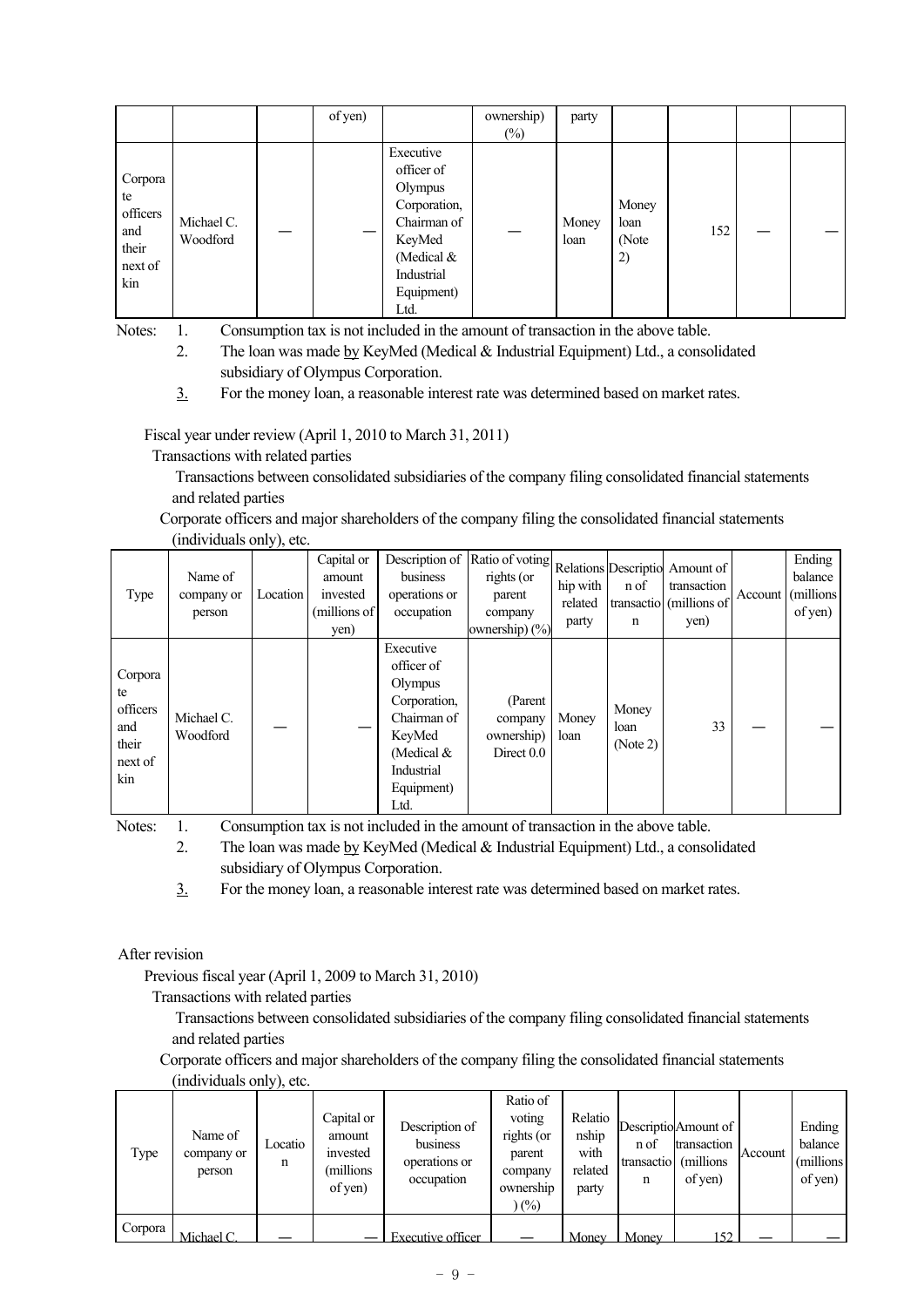| te<br>officers<br>and<br>their | Woodford        |  | of Olympus<br>Corporation,<br>Chairman of<br>KeyMed<br>(Medical $&$<br>Industrial<br>Equipment)<br>Ltd.                     |          | loan          | loan<br>and<br>repaym<br>ent<br>(Note<br>2)             |    |  |
|--------------------------------|-----------------|--|-----------------------------------------------------------------------------------------------------------------------------|----------|---------------|---------------------------------------------------------|----|--|
| next of<br>kin                 | F. Mark<br>Gumz |  | <b>Executive officer</b><br>of Olympus<br>Corporation,<br>President and<br>CEO of Olympus<br>Corporation of<br>the Americas | $\equiv$ | Money<br>loan | Repay<br>ment of<br>money<br><u>loan</u><br>(Note<br>3) | 11 |  |

2. The loan and repayment were transactions with KeyMed (Medical  $&$  Industrial Equipment) Ltd., a consolidated subsidiary of Olympus Corporation.

- 3. Repayment of the loan was made to Olympus Corporation of the Americas, a consolidated subsidiary of Olympus Corporation.
- 4. For the money loan, a reasonable interest rate was determined based on market rates.

Fiscal year under review (April 1, 2010 to March 31, 2011)

Transactions with related parties

 Transactions between consolidated subsidiaries of the company filing consolidated financial statements and related parties

Corporate officers and major shareholders of the company filing the consolidated financial statements (individuals only), etc.

| Type                                                        | Name of<br>company or<br>person | Location | Capital or<br>amount<br>invested<br>(millions of<br>yen) | Description of<br>business<br>operations or<br>occupation                                          | Ratio of voting<br>rights (or<br>parent<br>company<br>ownership) (%) | hip with<br>related<br>party                                                                     | n of<br>$\mathbf n$                                                                                                                                   | Relations Descriptio Amount of<br>transaction<br>transactio (millions of<br>yen) | Account | Ending<br>balance<br>(millions<br>of yen) |
|-------------------------------------------------------------|---------------------------------|----------|----------------------------------------------------------|----------------------------------------------------------------------------------------------------|----------------------------------------------------------------------|--------------------------------------------------------------------------------------------------|-------------------------------------------------------------------------------------------------------------------------------------------------------|----------------------------------------------------------------------------------|---------|-------------------------------------------|
|                                                             |                                 |          |                                                          | Executive<br>officer of                                                                            |                                                                      | Money<br>loan                                                                                    | Money<br>loan and<br>repayme<br>nt<br>(Note 2)                                                                                                        | 33                                                                               |         |                                           |
| Corpora<br>te<br>officers<br>and<br>their<br>next of<br>kin | Michael C.<br>Woodford          |          |                                                          | Olympus<br>Corporation,<br>Chairman of<br>KeyMed<br>(Medical &<br>Industrial<br>Equipment)<br>Ltd. | (Parent<br>company<br>ownership)<br>Direct 0.0                       | <b>Tempora</b><br><u>ry</u><br>payment<br>$\underline{of}$<br>money<br>for the<br>other<br>party | Tempora<br><u>ry</u><br><i>payment</i><br>$\underline{\mathrm{of}}$<br>money<br>for the<br>other<br>party and<br>repayme<br>nt (Notes<br>$2$ and $3)$ | 26                                                                               |         |                                           |

Notes: 1. Consumption tax is not included in the amount of transaction in the above table.

 2. The loan, temporary payment of money for the other party and repayment were transactions with KeyMed (Medical & Industrial Equipment) Ltd., a consolidated subsidiary of Olympus Corporation.

 3. As the period of temporary payment of money for the other party was extremely limited and the amount of interest would be negligible in the market environment at the time of the transaction, the loans bore no interest.

4. For the money loan, a reasonable interest rate was determined based on market rates.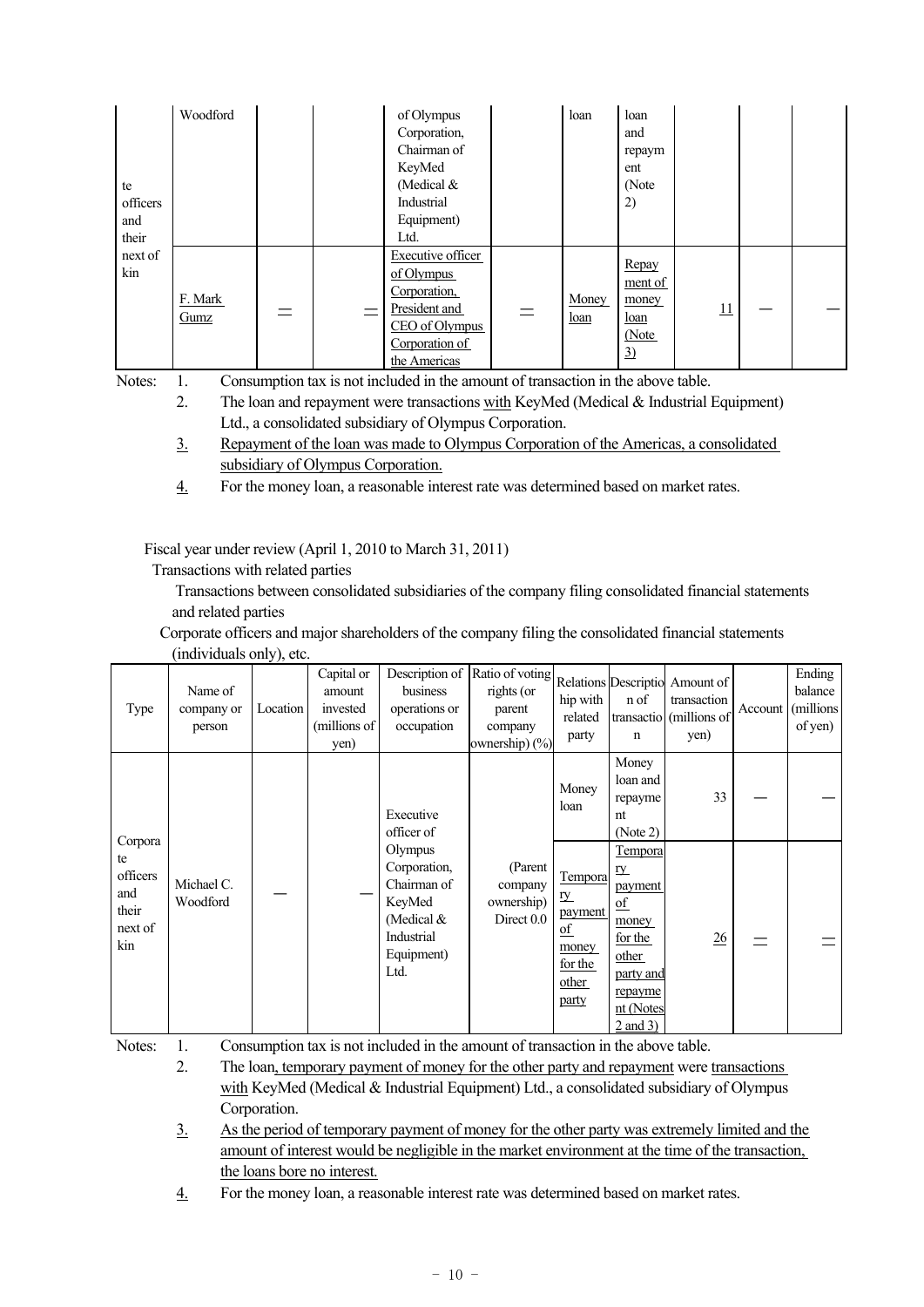(4) Amendment to the Annual Securities Report for the Fiscal Year Ended March 2012 (The 144th Term)

# Part 1: Business Overview

# 4. Affiliated Companies

Before revision

|                               |         |                                  |                                 |                                           |                                                                                                    |                                             |                                                   | (As of March 31, 2012)            |                                                                                                                                                      |
|-------------------------------|---------|----------------------------------|---------------------------------|-------------------------------------------|----------------------------------------------------------------------------------------------------|---------------------------------------------|---------------------------------------------------|-----------------------------------|------------------------------------------------------------------------------------------------------------------------------------------------------|
|                               |         |                                  |                                 |                                           |                                                                                                    |                                             |                                                   | Relationship                      |                                                                                                                                                      |
| Name                          | Address | Capital or<br>amount<br>invested | Description of<br>main business | Ratio<br>of<br>voting<br>rights<br>$(\%)$ | Doubling<br>as<br>corporate<br>officer<br>Corp<br>orate<br>office<br>r of<br>filing<br>comp<br>any | Empl<br>oyee<br>of<br>filing<br>comp<br>any | Loan<br>receivable for<br>financial<br>assistance | Commerci<br>al<br>transactio<br>n | Key profit/loss<br>data<br>$(1)$ Net sales<br>(2) Ordinary<br>income<br>(3) Net income<br>(4) Net assets<br>(5) Total assets<br>(millions of<br>yen) |
|                               |         |                                  | First part omitted              |                                           |                                                                                                    |                                             |                                                   |                                   |                                                                                                                                                      |
| Other 134 companies<br>Note 2 |         |                                  |                                 |                                           |                                                                                                    |                                             |                                                   |                                   |                                                                                                                                                      |
|                               |         |                                  | <b>Rest omitted</b>             |                                           |                                                                                                    |                                             |                                                   |                                   |                                                                                                                                                      |

Notes: 1. Parenthesized figures in the ratio of voting rights section indicate indirect ownership (included number).

2. They fall under the category of specified subsidiaries and include Gyrus Group Limited and Olympus Finance UK Limited as specified subsidiaries.

Notes 3 to 10 are omitted.

# After revision

# (As of March 31, 2012)

|                                         |                 |                                  |                                                       |                                           |                                                                                                    |                                             |                                                   | Relationship                      |                                                                                                                                                      |
|-----------------------------------------|-----------------|----------------------------------|-------------------------------------------------------|-------------------------------------------|----------------------------------------------------------------------------------------------------|---------------------------------------------|---------------------------------------------------|-----------------------------------|------------------------------------------------------------------------------------------------------------------------------------------------------|
| Name                                    | Address         | Capital or<br>amount<br>invested | Description of<br>main business                       | Ratio<br>of<br>voting<br>rights<br>$(\%)$ | Doubling<br>as<br>corporate<br>officer<br>Corp<br>orate<br>office<br>r of<br>filing<br>comp<br>any | Empl<br>oyee<br>of<br>filing<br>comp<br>any | Loan<br>receivable for<br>financial<br>assistance | Commerci<br>al<br>transactio<br>n | Key profit/loss<br>data<br>$(1)$ Net sales<br>(2) Ordinary<br>income<br>(3) Net income<br>(4) Net assets<br>(5) Total assets<br>(millions of<br>yen) |
|                                         |                 |                                  | First part omitted                                    |                                           |                                                                                                    |                                             |                                                   |                                   |                                                                                                                                                      |
| <b>Gyrus Group Limited</b><br>Note 2    | London,<br>U.K. | US\$177,731<br>thousand          | Fund management<br>for subsidiaries<br>outside Europe | 100                                       | No                                                                                                 | Yes                                         | No                                                | No                                |                                                                                                                                                      |
| Olympus Finance UK<br>Limited<br>Note 2 | London,<br>U.K. | US\$266,693<br>thousand          | Fund management<br>for subsidiaries in<br>Europe      | 100                                       | No                                                                                                 | Yes                                         | No                                                | No                                |                                                                                                                                                      |
|                                         |                 |                                  | Middle part<br>omitted                                |                                           |                                                                                                    |                                             |                                                   |                                   |                                                                                                                                                      |
| Other 132 companies                     |                 |                                  |                                                       |                                           |                                                                                                    |                                             |                                                   |                                   |                                                                                                                                                      |
|                                         |                 |                                  | Rest omitted                                          |                                           |                                                                                                    |                                             |                                                   |                                   |                                                                                                                                                      |

Notes: 1. Parenthesized figures in the ratio of voting rights section indicate indirect ownership (included number).

2. They fall under the category of specified subsidiaries.

Notes 3 to 10 are omitted.

Part 5: Financial Status

1. Consolidated Financial Statements and Others

(1) Financial Statements

Notes to Financial Statements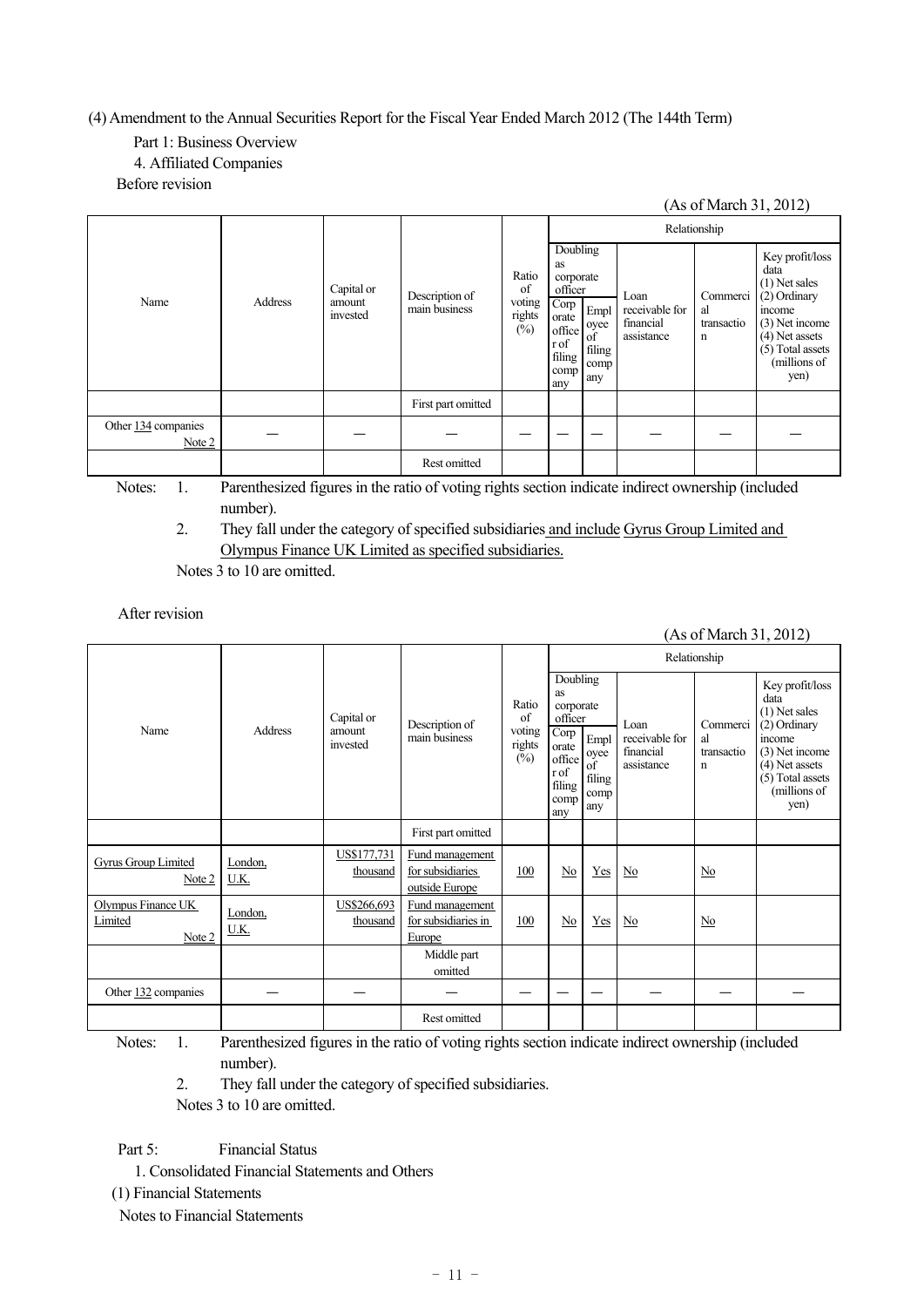# Information on Related Parties

#### Before revision

Transactions with related parties

- Transactions between consolidated subsidiaries of the company filing consolidated financial statements and related parties
- Corporate officers and major shareholders of the company filing the consolidated financial statements (individuals only), etc.

| Type                                                        | Name of<br>company or<br>person | Location | Capital or<br>amount<br>invested<br>(millions of<br>yen) | Description of<br>business<br>operations or<br>occupation                                                                       | Ratio of voting<br>rights (or<br>parent<br>company<br>ownership) $(\% )$ | hip with<br>related<br>party | n of<br>n                 | Relations Descriptio Amount of<br>transaction<br>transactio (millions of<br>yen) | Account | Ending<br>balance<br>(millions)<br>of yen) |
|-------------------------------------------------------------|---------------------------------|----------|----------------------------------------------------------|---------------------------------------------------------------------------------------------------------------------------------|--------------------------------------------------------------------------|------------------------------|---------------------------|----------------------------------------------------------------------------------|---------|--------------------------------------------|
| Corpora<br>te<br>officers<br>and<br>their<br>next of<br>kin | Michael C.<br>Woodford          |          |                                                          | Executive<br>officer of<br>Olympus<br>Corporation,<br>Chairman of<br>KeyMed<br>(Medical $&$<br>Industrial<br>Equipment)<br>Ltd. | (Parent<br>company<br>ownership)<br>Direct 0.0                           | Money<br>loan                | Money<br>loan<br>(Note 2) | 33                                                                               |         |                                            |

Notes: 1. Consumption tax is not included in the amount of transaction in the above table.

 2. The loan was made by KeyMed (Medical & Industrial Equipment) Ltd., a consolidated subsidiary of Olympus Corporation.

3. For the money loan, a reasonable interest rate was determined based on market rates.

| Fiscal year under review (April 1, 2011 to March 31, 2012) |  |  |
|------------------------------------------------------------|--|--|
|                                                            |  |  |

| Type                                                        | Name of<br>company or<br>person | Locatio<br>n | Capital or<br>amount<br>invested<br>millions)<br>of yen) | Description of<br>business<br>operations or<br>occupation                                                           | $\label{eq:Ratio} \left \text{Ratio of voting}\right \text{Relations} \left \text{Descriptio}\right  \text{Amount of} \left $<br>rights (or<br>parent<br>company<br>ownership) $(\% )$ | hip with<br>related<br>party | n of<br>n                    | transaction<br>transactio (millions of<br>yen) | Account | Ending<br>balance<br>(millions)<br>of yen) |
|-------------------------------------------------------------|---------------------------------|--------------|----------------------------------------------------------|---------------------------------------------------------------------------------------------------------------------|----------------------------------------------------------------------------------------------------------------------------------------------------------------------------------------|------------------------------|------------------------------|------------------------------------------------|---------|--------------------------------------------|
| Corpora<br>te<br>officers<br>and<br>their<br>next of<br>kin | Michael C.<br>Woodford          |              |                                                          | Director of<br>Olympus<br>Corporation,<br>Chairman of<br>KeyMed<br>(Medical $&$<br>Industrial<br>Equipment)<br>Ltd. | (Parent<br>company<br>ownership)<br>Direct $0.0$                                                                                                                                       | Money<br>loan                | Money<br>loan<br>(Note<br>2) | 25                                             |         |                                            |

Notes: 1. Consumption tax is not included in the amount of transaction in the above table.

 2. The loan was made by KeyMed (Medical & Industrial Equipment) Ltd., a consolidated subsidiary of Olympus Corporation.

- 3. For the money loan, a reasonable interest rate was determined based on market rates.
- 4. He is no longer a related party as he resigned as an Olympus Corporation director on December 1, 2011.

## After revision

Transactions with related parties

- Transactions between consolidated subsidiaries of the company filing consolidated financial statements and related parties
- Corporate officers and major shareholders of the company filing the consolidated financial statements (individuals only), etc.

Previous fiscal year (April 1, 2010 to March 31, 2011)